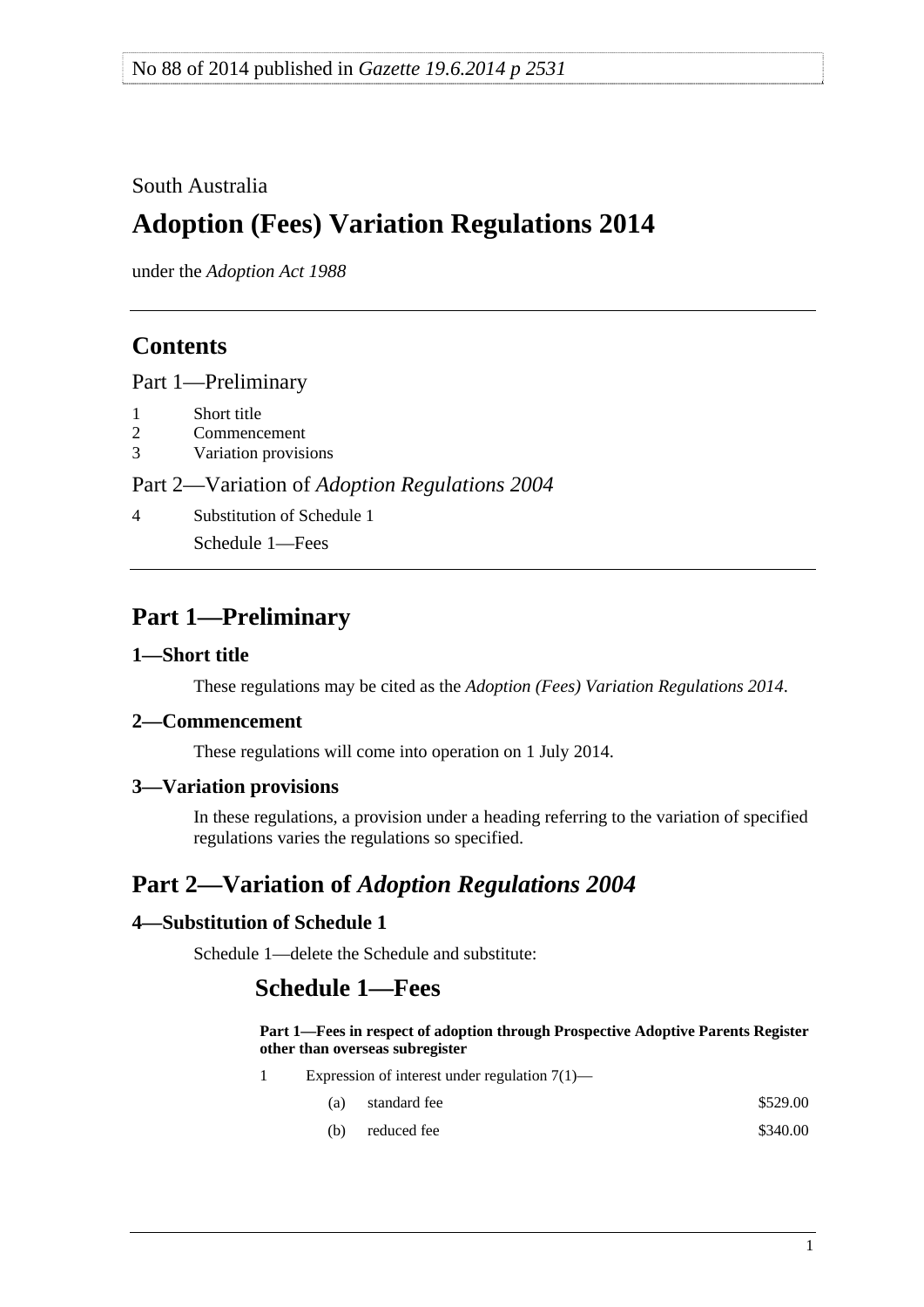| 2  | Application for registration as a prospective adoptive<br>parent-                                                                                                                                                                                                                                                                   |                                                                                                 |            |  |  |
|----|-------------------------------------------------------------------------------------------------------------------------------------------------------------------------------------------------------------------------------------------------------------------------------------------------------------------------------------|-------------------------------------------------------------------------------------------------|------------|--|--|
|    | (a)                                                                                                                                                                                                                                                                                                                                 | standard fee                                                                                    | \$696.00   |  |  |
|    | (b)                                                                                                                                                                                                                                                                                                                                 | reduced fee                                                                                     | \$383.00   |  |  |
| 3  | Preparation of an assessment report by the Chief Executive<br>under regulation 9-                                                                                                                                                                                                                                                   |                                                                                                 |            |  |  |
|    | (a)                                                                                                                                                                                                                                                                                                                                 | standard fee                                                                                    | \$677.00   |  |  |
|    | (b)                                                                                                                                                                                                                                                                                                                                 | reduced fee                                                                                     | \$344.00   |  |  |
| 4  | On selection of an applicant for an adoption order under<br>\$338.00<br>regulation 19                                                                                                                                                                                                                                               |                                                                                                 |            |  |  |
|    |                                                                                                                                                                                                                                                                                                                                     | Part 2—Fees in respect of adoption through overseas subregister                                 |            |  |  |
| 5  |                                                                                                                                                                                                                                                                                                                                     | Expression of interest under regulation $7(1)$ —                                                |            |  |  |
|    | (a)                                                                                                                                                                                                                                                                                                                                 | standard fee                                                                                    | \$813.00   |  |  |
|    | (b)                                                                                                                                                                                                                                                                                                                                 | reduced fee                                                                                     | \$609.00   |  |  |
| 6  | Application for registration as a prospective adoptive parent<br>and preparation of an assessment report by the<br>Chief Executive under regulation 9-                                                                                                                                                                              |                                                                                                 |            |  |  |
|    | (a)                                                                                                                                                                                                                                                                                                                                 | standard fee                                                                                    | \$4 065.00 |  |  |
|    | (b)                                                                                                                                                                                                                                                                                                                                 | reduced fee                                                                                     | \$3 387.00 |  |  |
|    | (The fee includes participation in certain workshops and<br>seminars.)                                                                                                                                                                                                                                                              |                                                                                                 |            |  |  |
| 7  |                                                                                                                                                                                                                                                                                                                                     | On preparation of file for lodging with relevant authority of<br>\$2 710.00<br>overseas country |            |  |  |
| 8  | On selection of an applicant for an adoption order for a<br>particular child under regulation 19-                                                                                                                                                                                                                                   |                                                                                                 |            |  |  |
|    | (a)                                                                                                                                                                                                                                                                                                                                 | for first child to be placed for adoption                                                       | \$3 522.00 |  |  |
|    | (b)                                                                                                                                                                                                                                                                                                                                 | for second or subsequent child to be placed for<br>adoption                                     | \$3 387.00 |  |  |
|    | Part 3-Other fees                                                                                                                                                                                                                                                                                                                   |                                                                                                 |            |  |  |
| 9  |                                                                                                                                                                                                                                                                                                                                     | On lodgement of an application for transfer of registration<br>under regulation 11              | \$284.00   |  |  |
| 10 | On lodgement of an application for conversion of<br>registration under regulation 12                                                                                                                                                                                                                                                |                                                                                                 | \$461.00   |  |  |
| 11 | For preparation of an assessment report by the Chief<br>\$461.00<br>Executive following an application for conversion of<br>registration under regulation 12                                                                                                                                                                        |                                                                                                 |            |  |  |
| 12 | For all functions associated with consent to adoption and,<br>where necessary, the preparation of a report under<br>section $22(1)$ of the Act prior to an application to the Court<br>for an order for adoption of a child by a person other than a<br>person selected as an applicant for an adoption order from<br>the register- |                                                                                                 |            |  |  |
|    | (a)                                                                                                                                                                                                                                                                                                                                 | if the application for an adoption order is to relate<br>to only 1 child                        | \$377.00   |  |  |